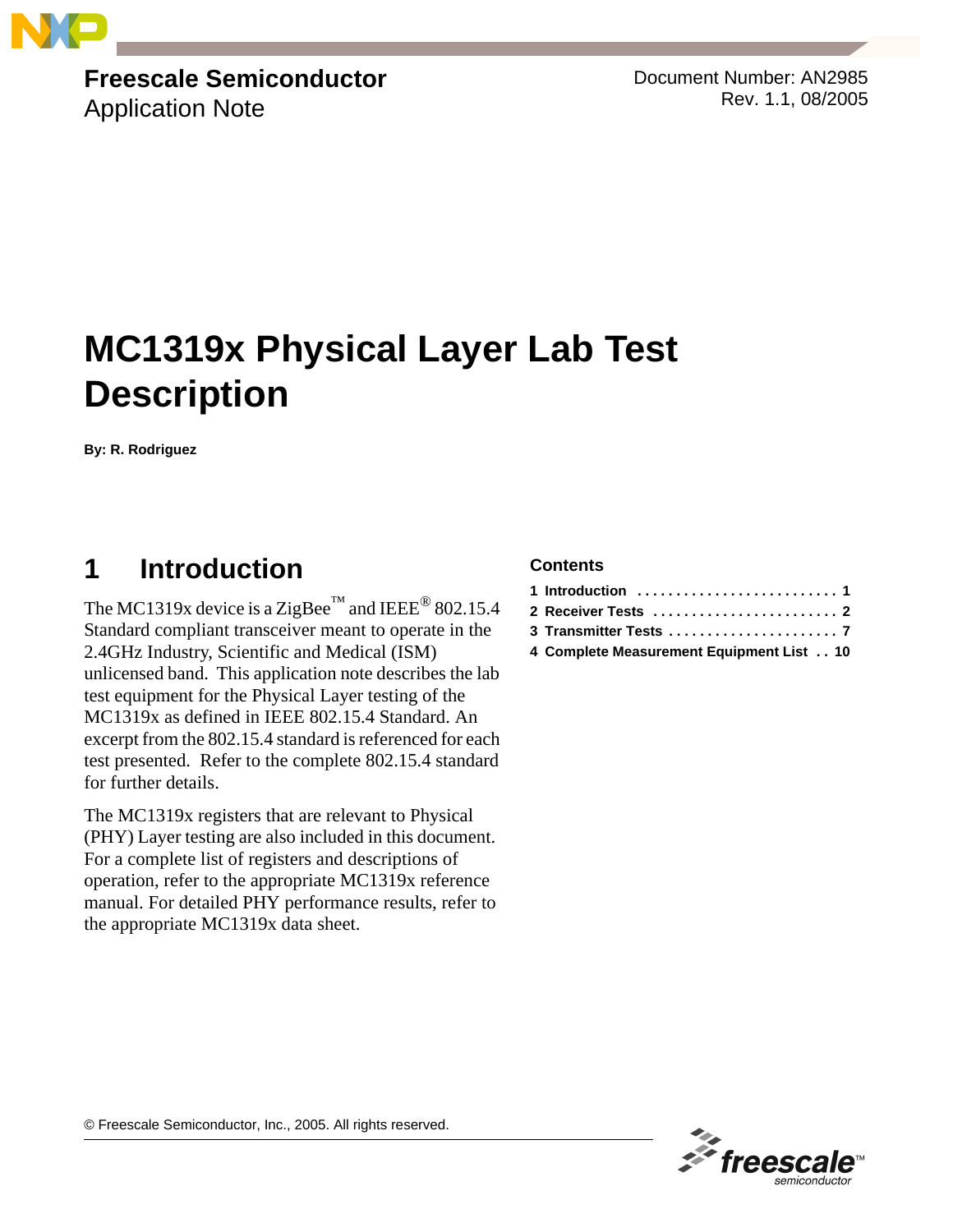

# <span id="page-1-0"></span>**2 Receiver Tests**

Packet Error Rate (PER), Reported Energy Value, and Clear Channel Assessment (CCA) are used to assess and characterize the receiver. Specifically, PER is used as the measurement criteria for the following tests: Data Rate/Symbol Rate, Receiver Sensitivity, Maximum Input Power, and Adjacent and Alternate Channel Rejection. The Reported Energy Value is used as the measurement criteria for Energy Detect and Link Quality.

Both the packet length of 20 bytes for the PSDU and threshold value of <1% are defined in the standard when testing for PER. A successful packet is indicated by register 24 bit 7 for Rx Packet Received and bit 0 for valid CRC. When a packet is successfully received, bit 7 equals 1. When the received packet has error-free data, a good CRC is indicated when bit 0 equals 1. In addition to the read of the status of register 24, the Rx RAM is also read and compared against the known packet RAM that was downloaded to the signal generator. For all PER testing, the transceiver is set to receive mode by setting register 6, bits 0:2 to 2.

The transceiver is set to Link Quality mode by setting register 6 bits 0:2 to 2 and register 6 bits 4:5 to 1. The Reported Energy Value is indicated by register 29 bits 8:15. The reported energy value is translated to a power level (dBm) by negating the reported value and dividing by two (2). The reported energy is an output of the Energy Detect (ED) and Link Quality Indicator (LQI) modes. The transceiver is set to Energy Detect mode by setting register 6 bits 0:2 to 1 and register 6, bits 4:5 to 2.

The CCA value is indicated by register 24 bit 5. If the power level transmitted by the signal generator to the transceiver RF input is higher than the CCA threshold, the CCA value read should equal 1. Conversely, if the power level is less than the CCA threshold, the CCA value read should equal 0 indicating that the channel is not busy. The transceiver is set to CCA mode by setting register 6, bits 0:2 to 1 and register 6, bits 4:5 to 1.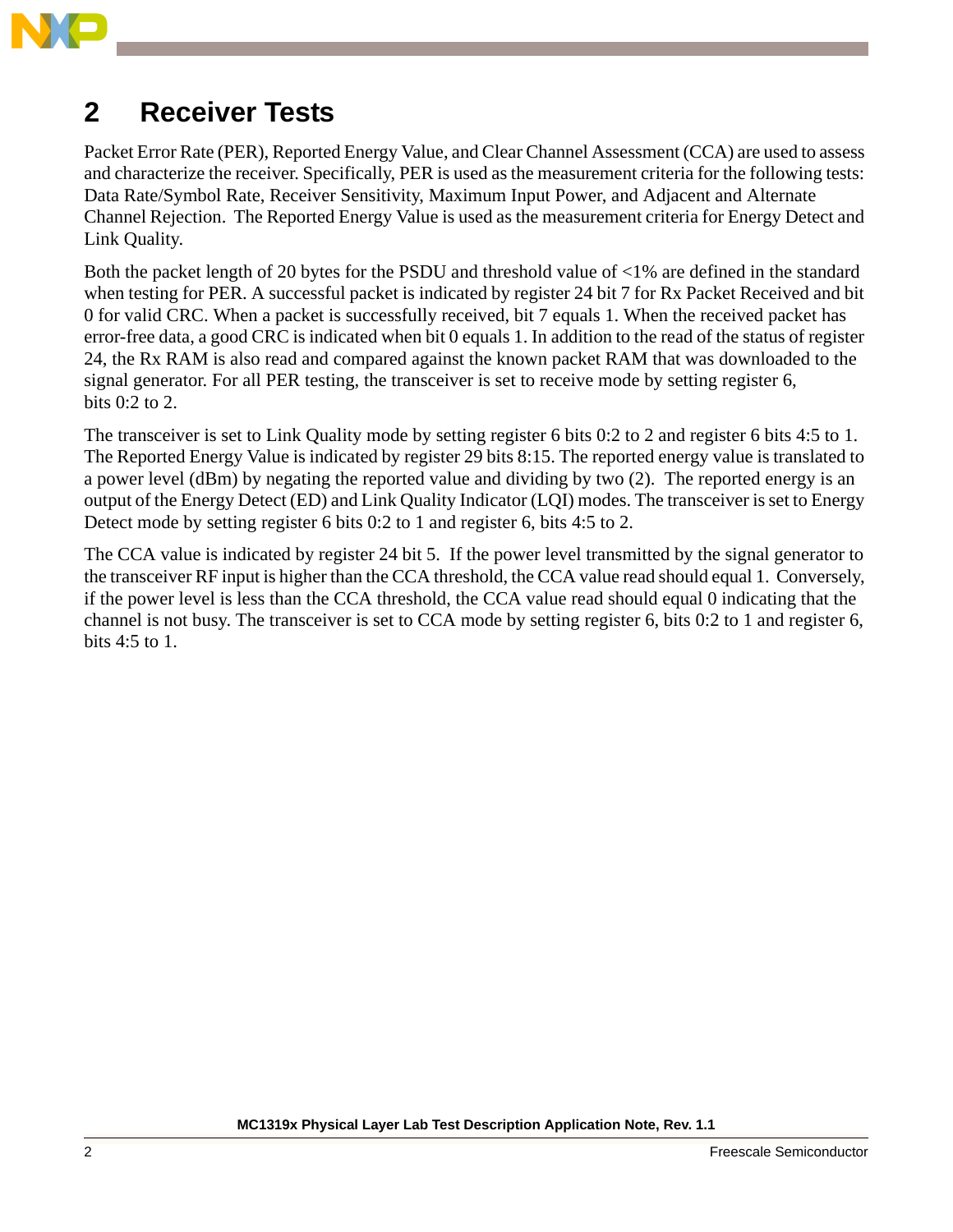

# **2.1 Measurement Equipment**

The set-up for receiver testing consists of a signal generator whose output is connected to the RF input of the transceiver as shown in [Figure 1](#page-2-0).



#### **Figure 1. Desired Carrier Setup**

<span id="page-2-1"></span><span id="page-2-0"></span>The equipment list for the receiver tests are shown in [Table 1](#page-2-1).

**Table 1. Equipment Required for Receiver Tests**

| <b>Test Parameter</b>             | <b>Signal Generator</b> | <b>Frequency Counter</b> |
|-----------------------------------|-------------------------|--------------------------|
| Data Rate/Symbol Rate             |                         |                          |
| <b>Receiver Sensitivity</b>       |                         |                          |
| Maximum Input Power               |                         |                          |
| <b>Adjacent Channel Rejection</b> | 2                       |                          |
| Alternate Channel Rejection       | 2                       |                          |
| <b>Energy Detect</b>              | 1                       |                          |
| <b>Link Quality</b>               | 1                       |                          |
| <b>Clear Channel Assessment</b>   |                         |                          |

<span id="page-2-2"></span>Equipment options for the receiver tests are shown in [Table 2](#page-2-2).

#### **Table 2. Equipment Options for Receiver Tests**

| <b>Signal Generator</b> | <b>Frequency Counter</b> |
|-------------------------|--------------------------|
| RS SMIQ                 | HP 53150A                |
| AT E4438C               | ANR MF2421B              |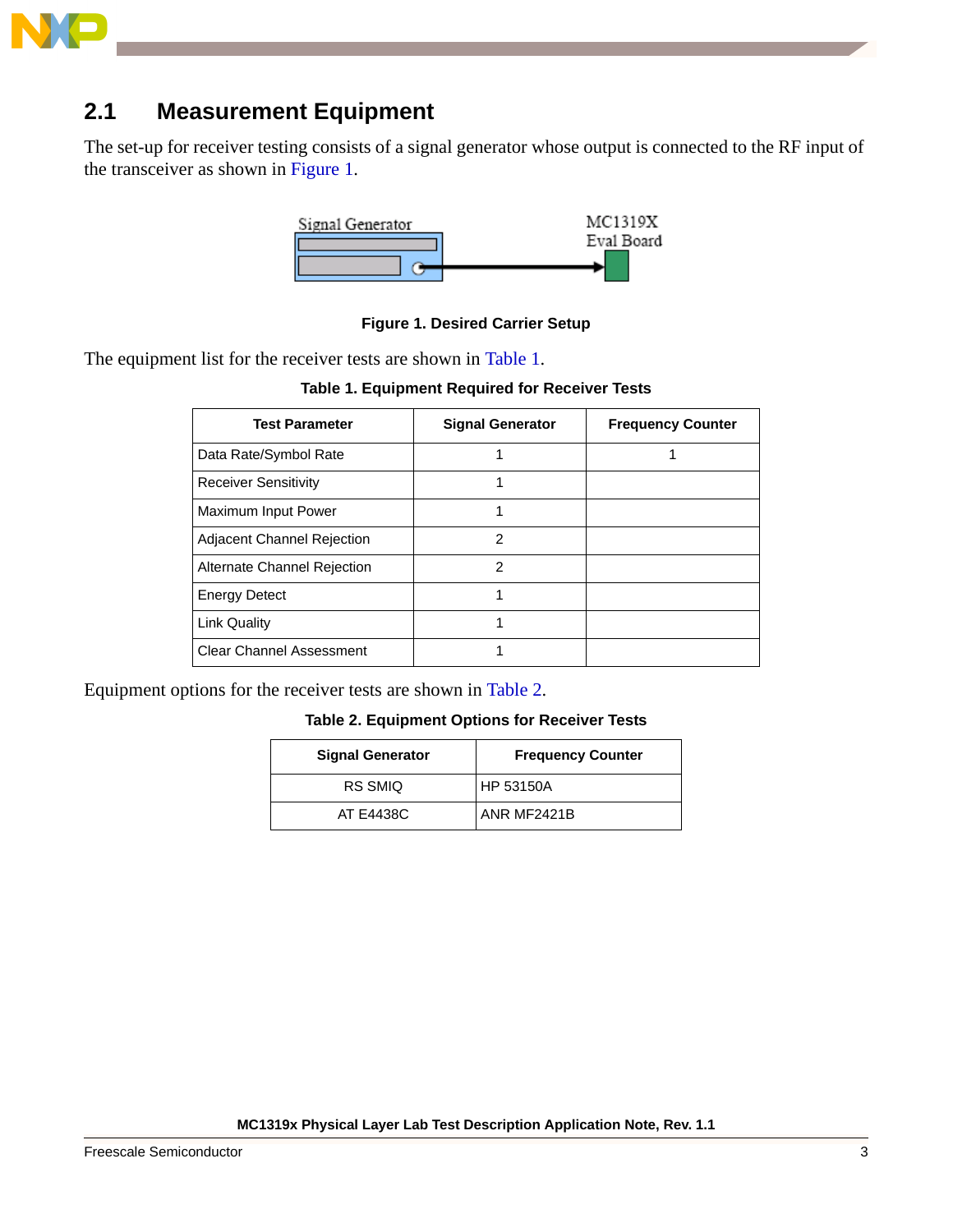

## **2.2 Test Parameter Details**

### **2.2.1 Data Rate/Symbol Rate**

The following quoted text taken from reference P802.15.4/D18-6.5.3.2 of the 802.15.4 Standard:

*(6.5.3.2) "The 2450 MHz PHY symbol rate shall be 62.5 ksymbols/s ±40 ppm."* 

For the data rate/symbol rate testing, the crystal may be centered as follows:

- 1. Change the crystal output to 16MHz. At register A bits 0:2, change default value of 6 to value of 0.
- 2. Measure the crystal output with a frequency counter.
- 3. Vary the crystal trim at register A bits 8:15 until 16MHz, or as close as possible to 16MHz, is measured at the frequency counter.

The signal generator is varied from 0 ppm to  $+/-100$  pm with the output power level set to the sensitivity level. The PER is measured on the transceiver to determine the ppm deviation that the transceiver can tolerate.

## **2.2.2 Receiver Sensitivity**

The following quoted text and table are taken from reference P802.15.4/D18-6.1.6, 6.5.3.3 of the 802.15.4 Standard:

*"Under the conditions specified in Clause 6.1.6, a compliant device shall be capable of achieving a sensitivity of -85 dBm or better."*

| Packet Error Rate (PER) | Average Fraction Of Transmitted<br>Packets That Are Not Detected           | Average Measured Over Random PSDU Data                                                                                   |  |
|-------------------------|----------------------------------------------------------------------------|--------------------------------------------------------------------------------------------------------------------------|--|
| Receiver sensitivity    | Threshold input signal power that yields<br>a specified packet error rate. | • PSDU length $= 20$ octets.<br>• PER $< 1\%$ .<br>• Power measured at antenna terminals.<br>• Interference not present. |  |

#### **Clause 6.1.6**

The power level of the signal generator is lowered from a higher than -85dBm power level until the PER < 1% is no longer measured at the receiver.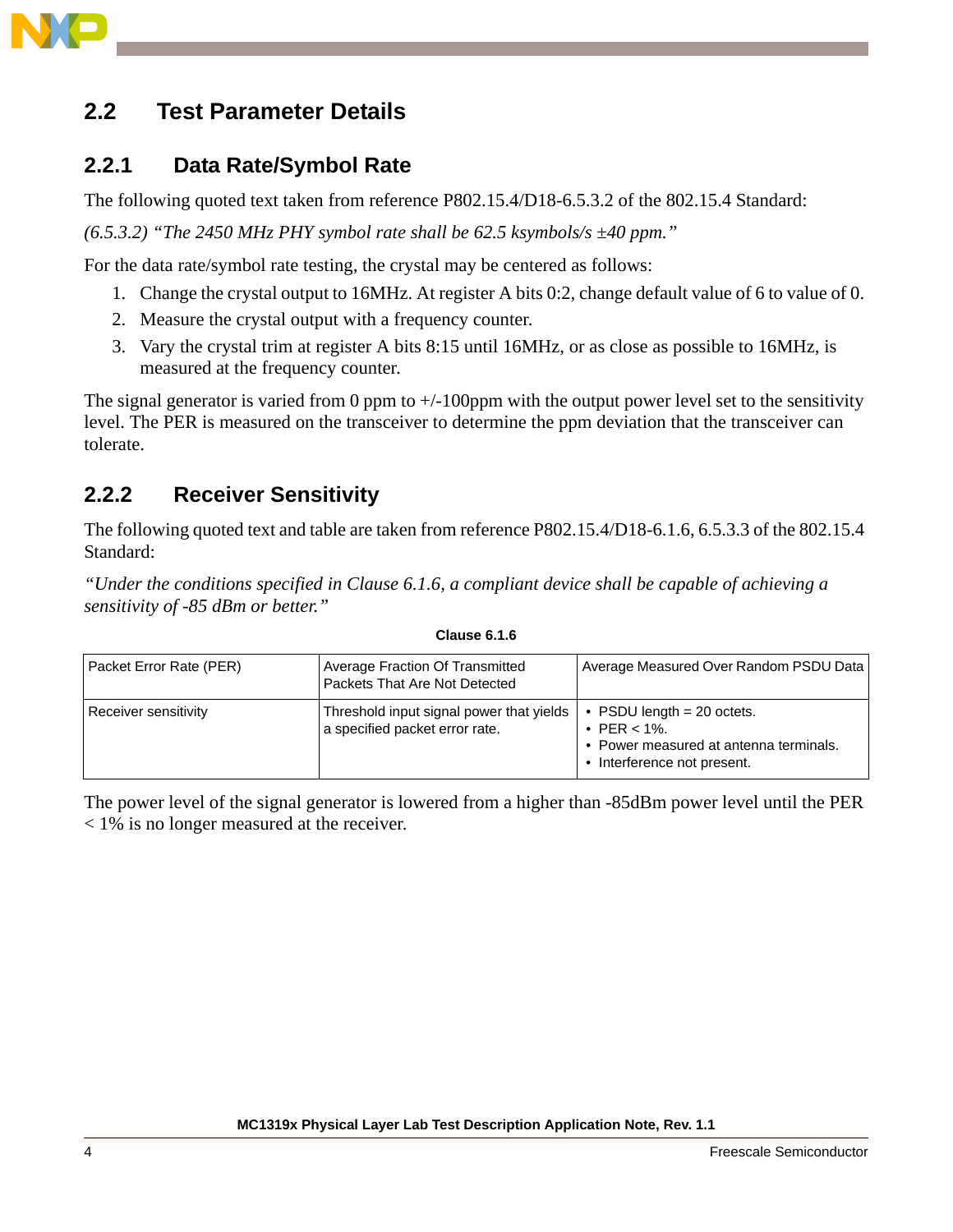

## **2.2.3 Maximum Input Power**

The following quoted text and table are taken from reference P802.15.4/D18-6.7.6, 6.1.6 6.7.6 of the 802.15.4 Standard.

*(6.7.6) "The receiver maximum input level is the maximum power level of the desired signal, in dBm, present at the input of the receiver for which the error rate criterion in 6.1.6 is met. A compliant receiver shall have a receiver maximum input level greater than or equal to -20 dBm."*

| <b>Clause 6.1.6</b> |  |
|---------------------|--|
|                     |  |

| Packet Error Rate (PER) | Average Fraction Of Transmitted<br>Packets That Are Not Detected           | Average Measured Over Random PSDU Data                                                                                   |  |
|-------------------------|----------------------------------------------------------------------------|--------------------------------------------------------------------------------------------------------------------------|--|
| Receiver sensitivity    | Threshold input signal power that yields<br>a specified packet error rate. | • PSDU length $= 20$ octets.<br>• PER $< 1\%$ .<br>• Power measured at antenna terminals.<br>• Interference not present. |  |

The power level of the signal generator is raised from a lower than 0dBm power level until the  $PER < 1\%$ is no longer measured at the receiver.

## **2.2.4 Adjacent And Alternate Channel Rejection**

The following quoted text and tables are taken from reference P802.15.4/D18-6.5.3.4, 6.5.3.3, 6.1.6 1 of the 802.15.4 Standard.

*(6.5.3.4) "The minimum jamming resistance levels are given in Table 22. The adjacent channel is one on either side of the desired channel that is closest in frequency to the desired channel, and the alternate channel is one more removed from the adjacent channel. For example, when channel 13 is the desired channel, channels 12 and 14 are the adjacent channels and channels 11 and 15 are the alternate channels.* 

**Table 22 Minimum Receiver Jamming Resistance Requirements For 2450 Mhz PHY**

| <b>Adjacent Channel Rejection</b> | <b>Alternate Channel Rejection</b> |
|-----------------------------------|------------------------------------|
| 0 dB                              | $30 \, \text{dB}$                  |

*The adjacent channel rejection shall be measured as follows. The desired signal shall be a compliant 2450 MHz IEEE 802.15.4 signal of pseudo-random data. The desired signal is input to the receiver at a level 3 dB above the maximum allowed receiver sensitivity given in 6.5.3.3.* 

*In either the adjacent or alternate channel a IEEE 802.15.4 compliant signal is input at the relative level specified in Table 22. The test shall be performed for only one interfering signal at a time. The receiver shall meet the error rate criteria defined in 6.1.6 under these conditions."*

*(6.5.3.3) "Under the conditions specified in Clause 6.1.6, a compliant device shall be capable of achieving a sensitivity of -85 dBm or better."*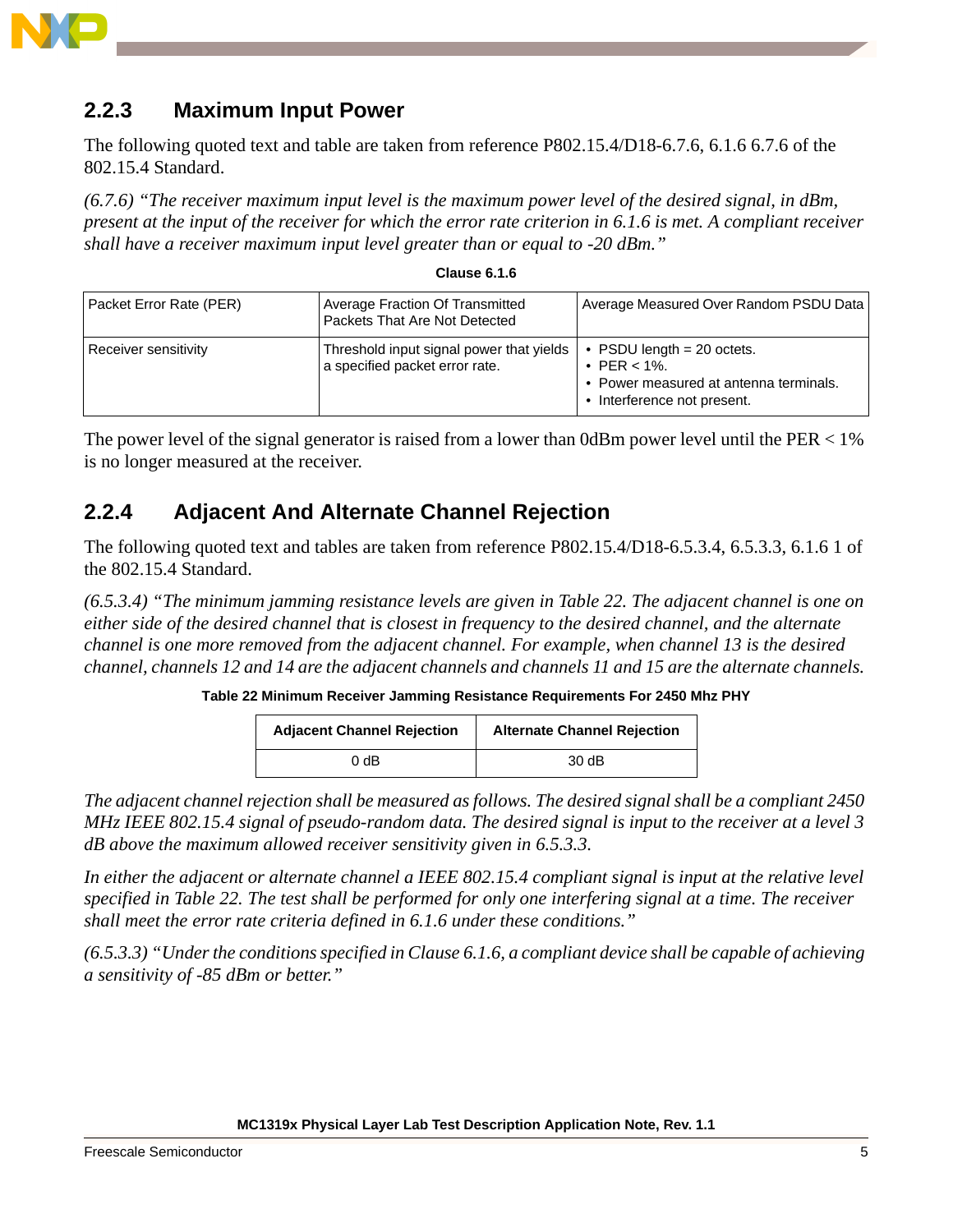

**Clause 6.1.6**

| Packet Error Rate (PER) | <b>Average Fraction Of Transmitted</b><br>Packets That Are Not Detected    | Average Measured Over Random PSDU Data                                                                                   |  |
|-------------------------|----------------------------------------------------------------------------|--------------------------------------------------------------------------------------------------------------------------|--|
| Receiver sensitivity    | Threshold input signal power that yields<br>a specified packet error rate. | • PSDU length $= 20$ octets.<br>• PER $< 1\%$ .<br>• Power measured at antenna terminals.<br>• Interference not present. |  |

The set-up for adjacent and alternate channel testing requires two signal generators and a combiner as shown in [Figure 2](#page-5-0). The output of the combiner is connected to the RF input of the transceiver. One signal generator is designated as the desired carrier, which is set to the sensitivity level plus 3dB. The other signal generator is used as the interferer signal, and the power level of this generator is lowered until a  $PER < 1\%$ is measured at the receiver.



**Figure 2. Desired Carrier and Interferer Set-Up**

## <span id="page-5-0"></span>**2.2.5 Energy Detect**

Standard Requirements

The following quoted text is taken from reference P802.15.4/D18-6.7.7 of the 802.15.4 Standard:

*(6.7.7) "The receiver energy detection (ED) measurement is intended for use by a network layer as part of a channel selection algorithm. It is an estimate of the received signal power within the bandwidth of an IEEE 802.15.4 channel. No attempt is made to identify or decode signals on the channel. The energy detection time shall be equal to 8 symbol periods.* 

*The ED result shall be reported to the MLME using PLME-ED.confirm (6.2.2.4) as an 8-bit integer ranging from 0x00 to 0xff. The minimum ED value (0) shall indicate received power less than 10 dB above the specified receiver sensitivity (6.5.3.3 and 6.6.3.4), and the range of received power spanned by the ED values shall be at least 40 dB. Within this range the mapping from the received power in dB to ED value shall be linear with an accuracy of +/- 6 dB."* 

The signal generator power level is swept across the dynamic range. The reported energy value will be compared against the power level input to the transceiver RF input. The reported energy value should be within  $+/-$  6dB of the input power level. The reported energy value is translated to a power level (dBm) by negating the reported value and dividing by 2.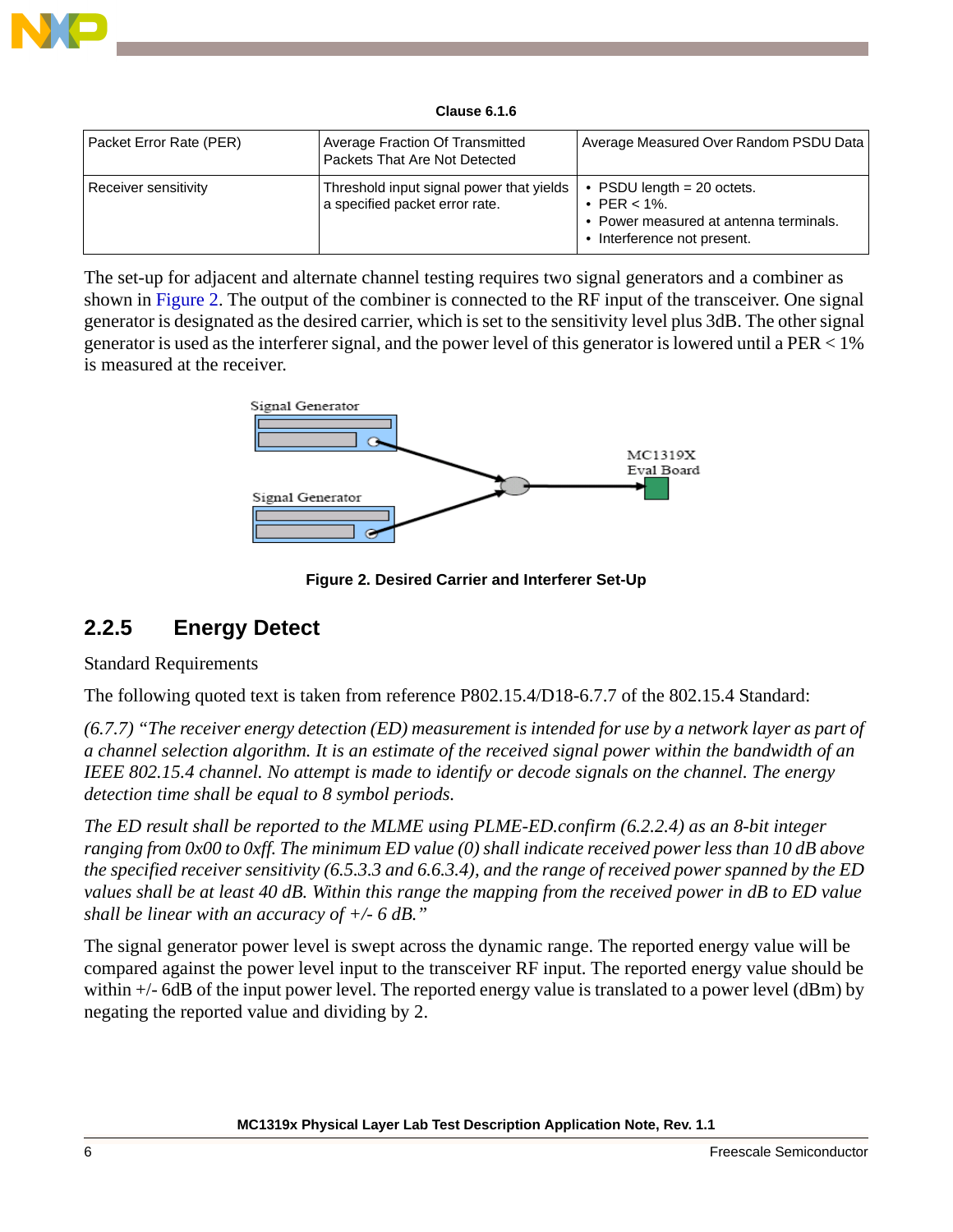

## **2.2.6 Link Quality Indicator (LQI)**

The following quoted text is taken from reference P802.15.4/D18-6.7.8 of the 802.15.4 Standard:

*(6.7.8) "The link quality indication (LQI) measurement is a characterization of the strength and/or quality of a received packet. The measurement may be implemented using receiver energy detection, a signal-to-noise ratio estimation, or a combination of these. The use of the LQI result by the network or application layers is not specified in this standard.*

*The LQI measurement shall be performed for each received packet, and the result shall be reported to the MAC sublayer using PD-DATA.indication (6.2.1.3) as an integer ranging from 0x00 to 0xff. The minimum and maximum LQI values (0x00 and 0xff) should be associated with the lowest and highest quality IEEE 802.15.4 signals detectable by the receiver, and LQ values in between should be uniformly distributed between these two limits. At least 8 unique values of LQ shall be used."* 

The signal generator power level is swept across the dynamic range. The reported energy value will be compared against the power level input to the transceiver RF input. The reported energy value should be within  $+/-$  6dB of the input power level. The reported energy value is translated to a power level (dBm) by negating the reported value and dividing by 2.

## **2.2.7 Clear Channel Assessment**

The following quoted text is taken from reference P802.15.4/D18-6.7.9 of the 802.15.4 Standard:

*(6.7.9) "The energy detection threshold shall be at most 10 dB above the specified receiver sensitivity (6.5.3.3 and 6.6.3.4)."* 

The signal generator power level is varied across the dynamic range. The CCA Threshold value is set to the sensitivity level. The CCA value is read from register 24 bit 5. The CCA value should read busy if the input power level is above the CCA Threshold value. Conversely, the CCA value should read not busy if the input power level is below the CCA Threshold value. According to the standard, the CCA should indicate a busy channel for any power level 10dB above the receiver sensitivity.

# <span id="page-6-0"></span>**3 Transmitter Tests**

The transmitter test list includes the following parameter measurements:

- Power Spectral Density (PSD)
- Transmit Center Frequency Tolerance
- Transmit Power
- Error Vector Magnitude (EVM)

All measurements, with the exception of EVM, may be done with a Spectrum Analyzer or a Vector Signal Analyzer (VSA). The EVM measurements may be done on the VSA. For all transmitter testing, the transceiver is set to transmit mode by setting register 6, bits 0:2 to 3.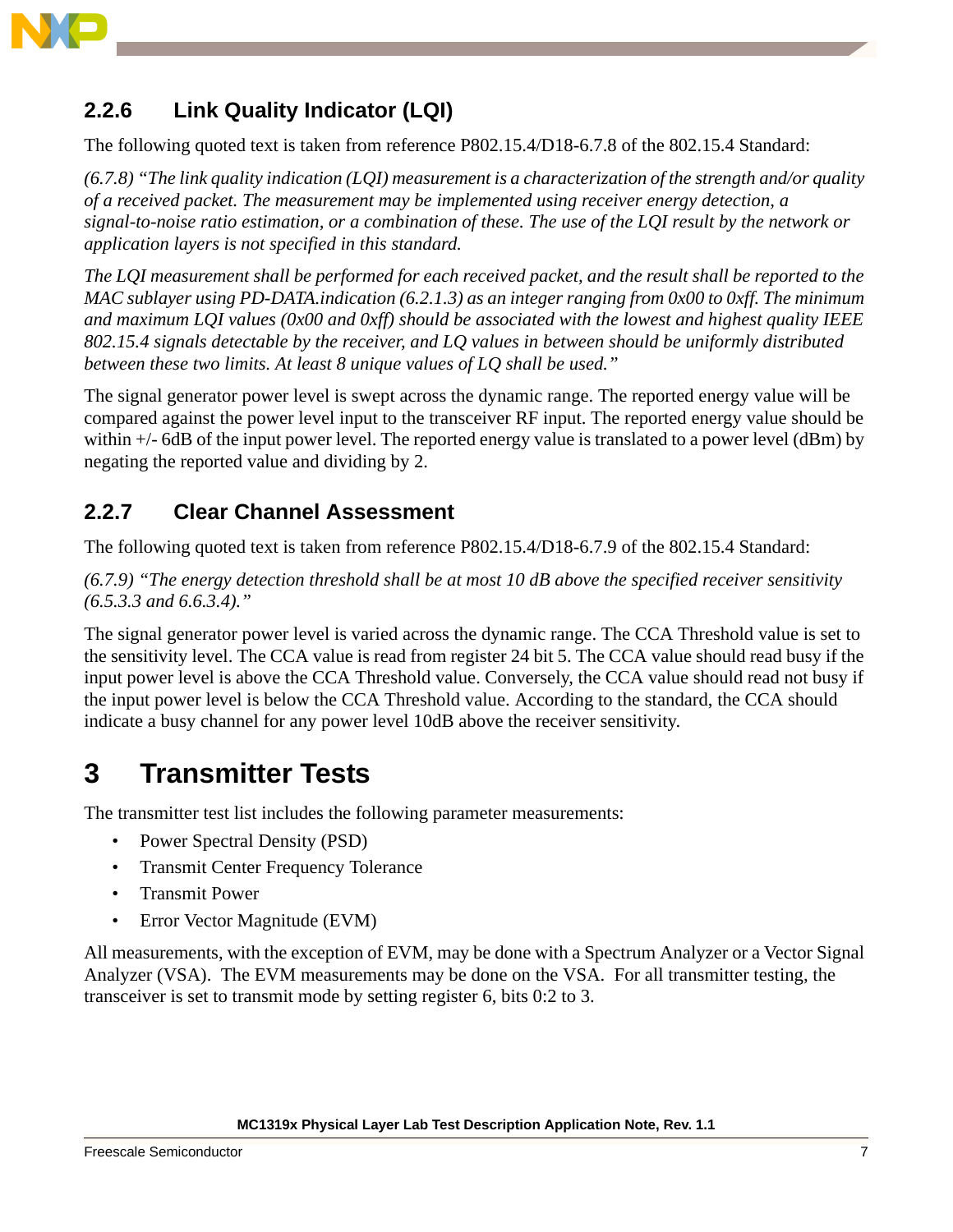

# **3.1 Measurement Equipment**

<span id="page-7-0"></span>The equipment list for the transmitter tests is shown in [Table 3](#page-7-0).

#### **Table 3. Equipment Required for Transmitter Tests**

| <b>Test Parameter</b>                      | <b>Spectrum Analyzer</b> | <b>Vector Signal Analyzer</b> |
|--------------------------------------------|--------------------------|-------------------------------|
| <b>Power Spectral Density</b>              |                          |                               |
| Error Vector Magnitude                     |                          |                               |
| <b>Transmit Center Frequency Tolerance</b> |                          |                               |
| <b>Transmit Power</b>                      |                          |                               |

<span id="page-7-1"></span>Equipment options for the transmitter tests are shown in [Table 4](#page-7-1)

#### **Table 4. Equipment Options for Transmitter Tests**

| <b>Spectrum Analyzer</b> | <b>Vector Signal Analyzer</b> |
|--------------------------|-------------------------------|
| AT E4440A                | AT 89641A                     |
| AT 856X                  | AT N4010A                     |
| <b>AT E4407B</b>         | RS FSQ                        |
| <b>RS FSEM</b>           |                               |
| <b>RS FSU</b>            |                               |

## **3.1.1 Power Spectral Density (PSD)**

The following quoted text and table are taken from reference P802.15.4/D18-6.5.3.1 of the 802.15.4 Standard:

*(6.5.3.1) "The transmitted spectral products shall be less than the limits specified in Table 21. For both relative and absolute limits, average spectral power shall be measured using a 100 kHz resolution bandwidth. For the relative limit, the reference level shall be the highest average spectral power measured within +/- 1 MHz of the carrier frequency."*

#### **Table 21 Transmit PSD Limits**

| Frequency          | <b>Relative Limit</b> | <b>Absolute Limit</b> |
|--------------------|-----------------------|-----------------------|
| $ f-fc  > 3.5$ MHz | 20dB                  | $-30$ dBm             |

The power spectral density is measured by the following steps:

- 1. Enable continuous mode by setting register 30, bit 15 from default value of 0 to 1.
- 2. Enable transmit mode by setting register 6, bits 0:2 to value of 3.
- 3. Measure spectrum on spectrum analyzer.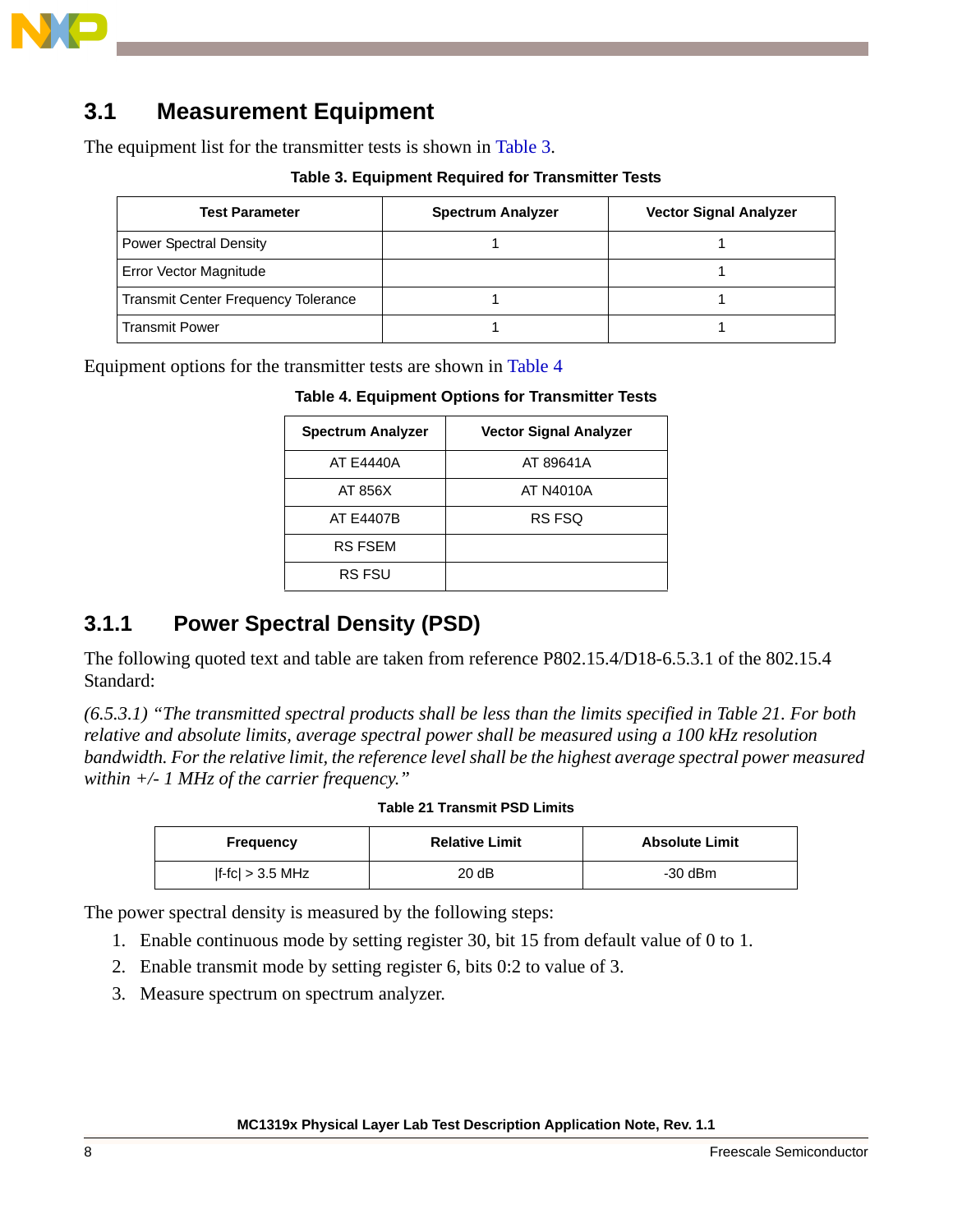

## **3.1.2 Error Vector Magnitude**

The following quoted text is taken from reference P802.15.4/D18-6.7.3.1 of the 802.15.4 Standard:

*(6.7.3.1) "A compliant transmitter shall have EVM values of less than 35% when measured for 1000 chips. The error vector measurement shall be made on baseband I and Q chips after recovery through a reference receiver system. The reference receiver shall perform carrier lock, symbol timing recovery and amplitude adjustment while making the measurements."* 



Several packets are transmitted and captured on the VSA as shown in [Figure 3.](#page-8-0)

**Figure 3. VSA Screen Capture** 

## <span id="page-8-0"></span>**3.1.3 Transmit Center Frequency Tolerance**

The following quoted text is taken from reference P802.15.4/D18-6.5.3.2 of the 802.15.4 Standard:

*(6.5.3.2) "The 2450 MHz PHY symbol rate shall be 62.5 ksymbols/s ±40 ppm."* 

The transmit center frequency tolerance is measured by the following steps:

- 1. Enable continuous mode by setting register 30, bit 15 from default value of 0 to 1.
- 2. Enable CW mode by setting register 31, bits 3:5 from default value of 0 to 1. Default value results in a modulated Tx output.
- 3. Enable transmit mode by setting register 6, bits 0 to 2 to value of 3.
- 4. Measure deviation of signal from expected center frequency on spectrum analyzer.

#### **MC1319x Physical Layer Lab Test Description Application Note, Rev. 1.1**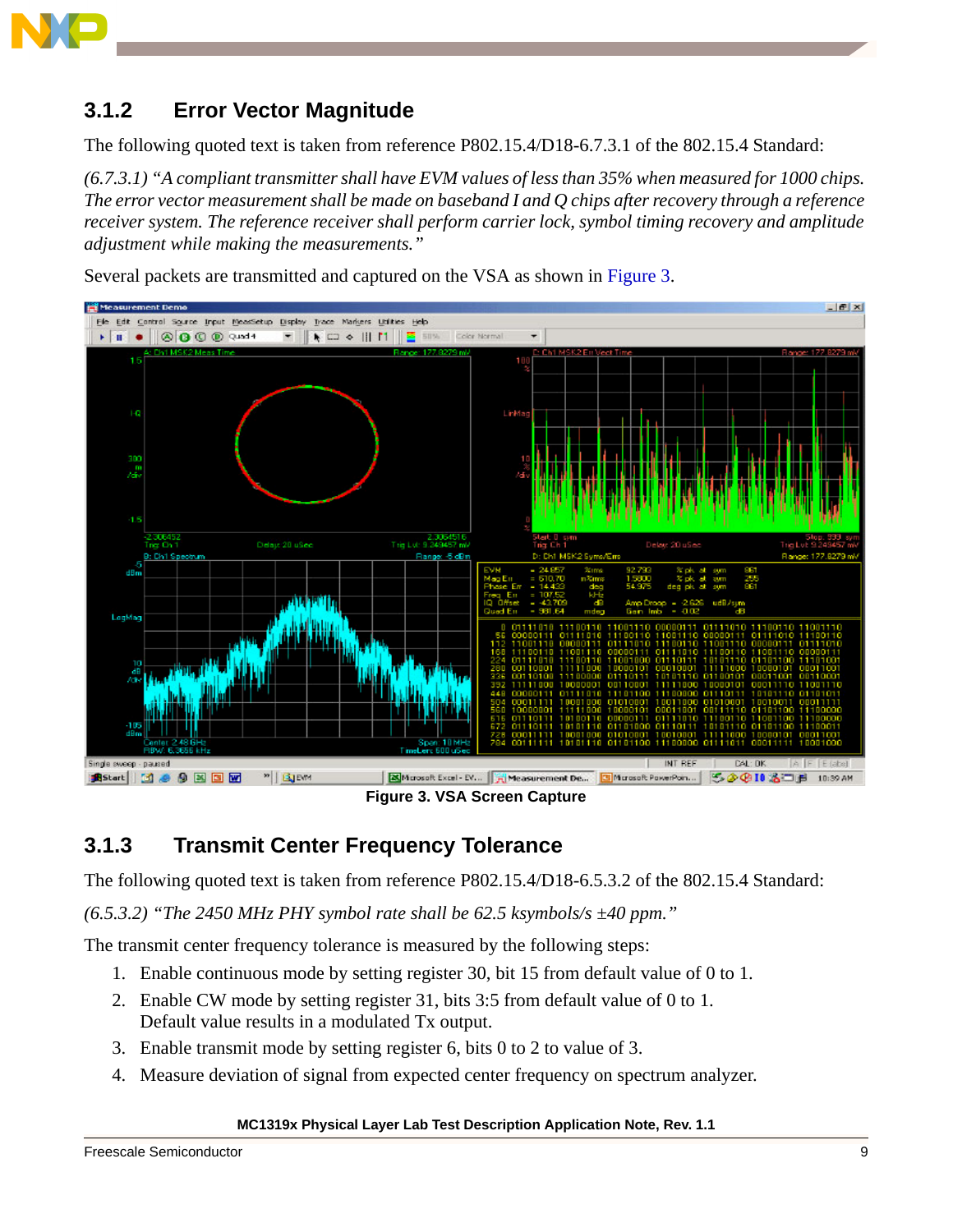

### **3.1.4 Transmit Power**

The following quoted text is taken from reference P802.15.4/D18-6.7.5 of the 802.15.4 Standard:

*(6.7.5) "A compliant transmitter shall be capable of transmitting at least -3dBm. Devices should transmit lower power when possible in order to reduce interference to other devices and systems. The maximum transmit power is limited by local regulatory bodies."*

The output power is measured by the following steps:

- 1. Enable continuous mode by setting register 30 bit 15 from default value of 0 to 1.
- 2. Enable CW mode by setting register 31, bits 3:5 from default value of 0 to 1. Default value results in a modulated Tx output.
- 3. Enable transmit mode by setting register 6, bits 0:2 to value of 3.
- 4. Measure output power on spectrum analyzer.
- 5. The PA output power may be adjusted at register 12, bits 0:7. The 0 dBm nominal output power (default value) is bits 0:7 set to BC. The 4 dBm output power (maximum value) is bits 0:7 set to FF.

# <span id="page-9-0"></span>**4 Complete Measurement Equipment List**

<span id="page-9-1"></span>The complete list of measurement equipment is shown in [Table 5.](#page-9-1)

| <b>Type</b>              | Quantity | <b>Vendor Options</b>   |              |
|--------------------------|----------|-------------------------|--------------|
| <b>Power Meter</b>       |          | ANR ML2438A             | AT 34401A    |
| Signal Generator         | 2        | RS SMIQ, SMU200A        | AT E4438C    |
| <b>Frequency Counter</b> |          | <b>AT 53150A</b>        | ANR MF2421B  |
| Spectrum Analyzer        |          | AT E4440A, 856X, E4407B | RS FSEM, FSQ |
| Vector Signal Analyzer   |          | AT 89600, N4010A        | RS FSQ       |

**Table 5. Equipment Options for PHY Layer Tests**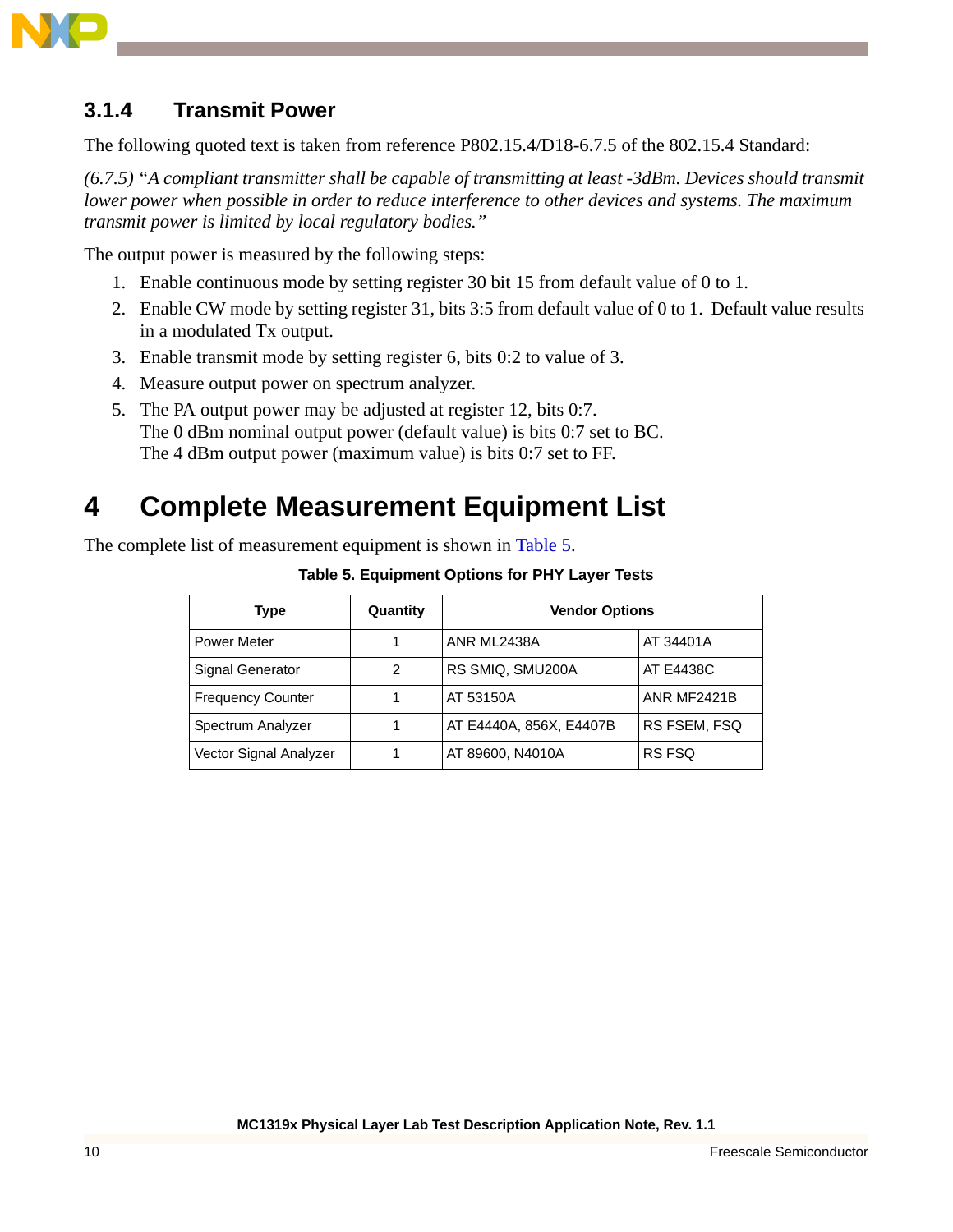

**NOTES**